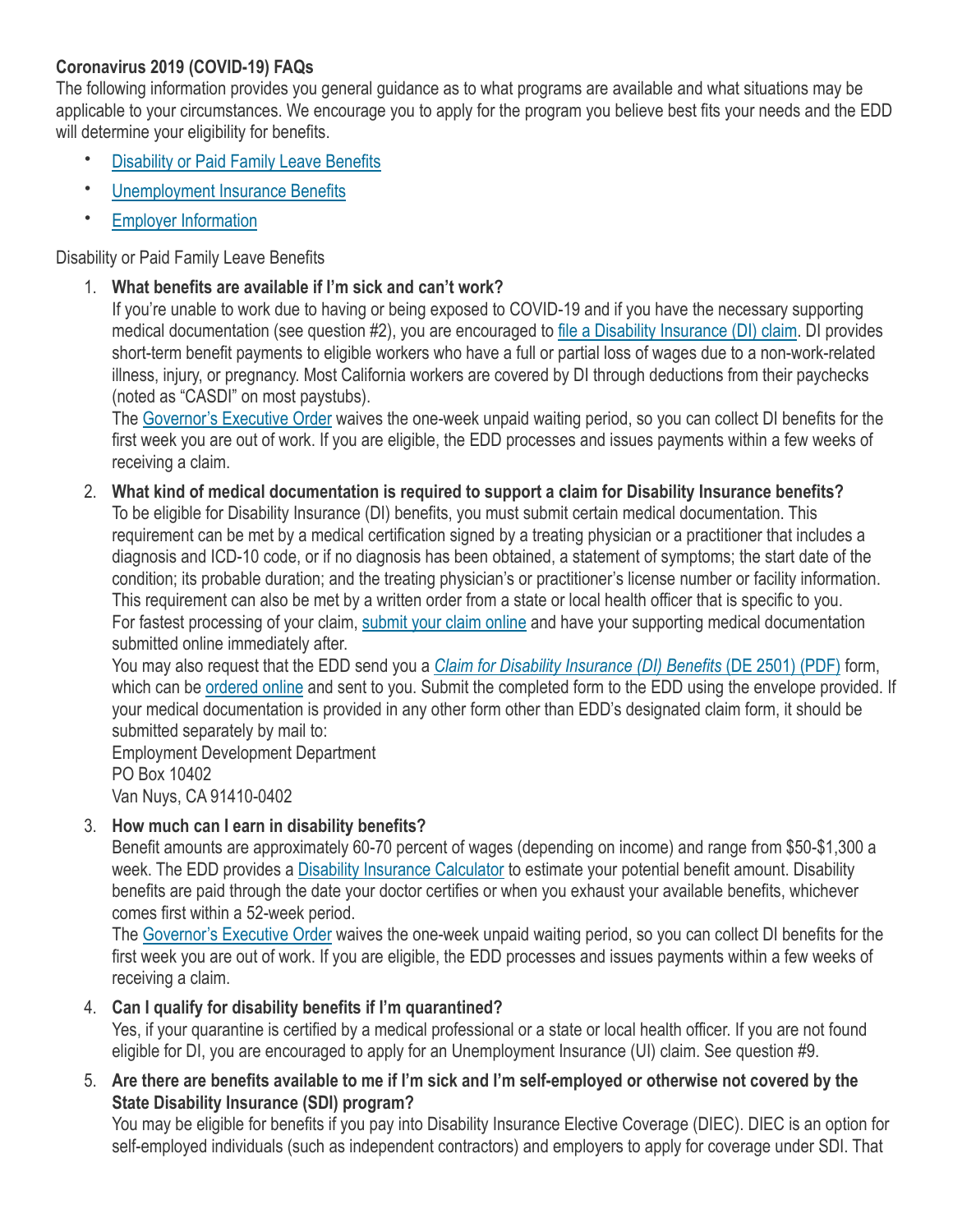includes school district and state employees who are exempt from SDI, but can negotiate to participate in the DIEC. For more information, see the Information Sheet: [Elective Coverage for Employers and Self-Employed Individuals](https://edd.ca.gov/pdf_pub_ctr/de231ec.pdf)  [\(DE 231EC\) \(PDF\).](https://edd.ca.gov/pdf_pub_ctr/de231ec.pdf)

In addition, California law allows your employer to offer you a [Voluntary Plan \(VP\)](https://edd.ca.gov/Disability/VP_Claim_Eligibility_Requirements.htm) Disability Insurance (DI) option instead of the SDI program. You should check with your employer's personnel or benefits office about filing a DI claim under this program.

6. **What benefits are available if a family member is sick and I have to miss work to care for that person?** If you're unable to work because you are caring for an ill or quarantined family member with COVID-19, you are encouraged to [file a Paid Family Leave \(PFL\) claim](https://edd.ca.gov/Disability/How_to_File_a_PFL_Claim_in_SDI_Online.htm). PFL provides up to six weeks, this extends to eight weeks starting July 1, 2020, of benefit payments to [eligible workers](https://edd.ca.gov/Disability/Am_I_Eligible_for_PFL_Benefits.htm) who have a full or partial loss of wages because they need time off work to care for a seriously ill family member or to bond with a new child. For the purposes of PFL coverage, a family member is defined as seriously ill child, parent, parent-in-law, grandparent, grandchild, sibling, spouse, or registered domestic partner.

### 7. **What kind of medical documentation is required to support a claim for PFL benefits?**

To be eligible for PFL benefits, you must submit certain medical documentation regarding the family member in your care who is either ill or quarantined due to COVID-19. This requirement can be met by a medical certification for that person from a treating physician or a practitioner that includes a diagnosis and ICD-10 code, or if no diagnosis has been obtained, a statement of symptoms; the start date of the condition; its probable duration; and the treating physician's or practitioner's license number or facility information. This requirement can also be met by a written order from a state or local health officer that is specific to your family member's situation. Absent those documents from a physician or health officer, you may be eligible for an Unemployment Insurance (UI) claim instead. See question #9.

For fastest processing of your claim, [submit your claim online](https://edd.ca.gov/Disability/SDI_Online.htm) and have the supporting medical documentation submitted online immediately after.

You may also request that the EDD send you a *[Claim for Paid Family Leave \(PFL\) Benefits](https://edd.ca.gov/pdf_pub_ctr/de2501f-sample.pdf)* (DE 2501F) (PDF) form, which can be [ordered online](https://edd.ca.gov/disability/How_to_File_a_PFL_Claim_by_Mail.htm) and sent to you. Submit the completed form to the EDD using the envelope provided. If your medical documentation is provided in any other form other than the EDD's designated claim form, it should be submitted separately by mail to: Employment Development Department

PO Box 45011 Fresno, CA 93718-5011

#### 8. **How much can I earn in Paid Family Leave benefits?**

Benefit amounts are approximately 60-70 percent of wages (depending on income) and range from \$50-\$1,300 a week. You can use the [Paid Family Leave Calculator](https://edd.ca.gov/Disability/PFL_Calculator.htm) to help estimate your potential benefit amount. If you are eligible, the EDD processes and issues payments within a few weeks of receiving a claim.

Unemployment Insurance Benefits

9. **What benefits are available if I am subject to quarantine, am not ill, and am not found eligible for a Disability Insurance claim?**

You are encouraged to apply for Unemployment Insurance (UI) benefits if you are unemployed, which includes reasons such as:

- o Your hours are reduced due to the quarantine.
- $\circ$  You were separated from your employer during the quarantine.
- o You are subject to a quarantine required by a medical professional or state or local health officer.

You can be eligible for benefits if you have enough earnings over the past 12-18 months and meet other [eligibility](https://edd.ca.gov/Unemployment/Eligibility.htm)  [criteria.](https://edd.ca.gov/Unemployment/Eligibility.htm) The [Governor's Executive Order](https://www.gov.ca.gov/2020/03/12/governor-newsom-issues-new-executive-order-further-enhancing-state-and-local-governments-ability-to-respond-to-covid-19-pandemic/) waives the one-week unpaid waiting period, so you can collect UI benefits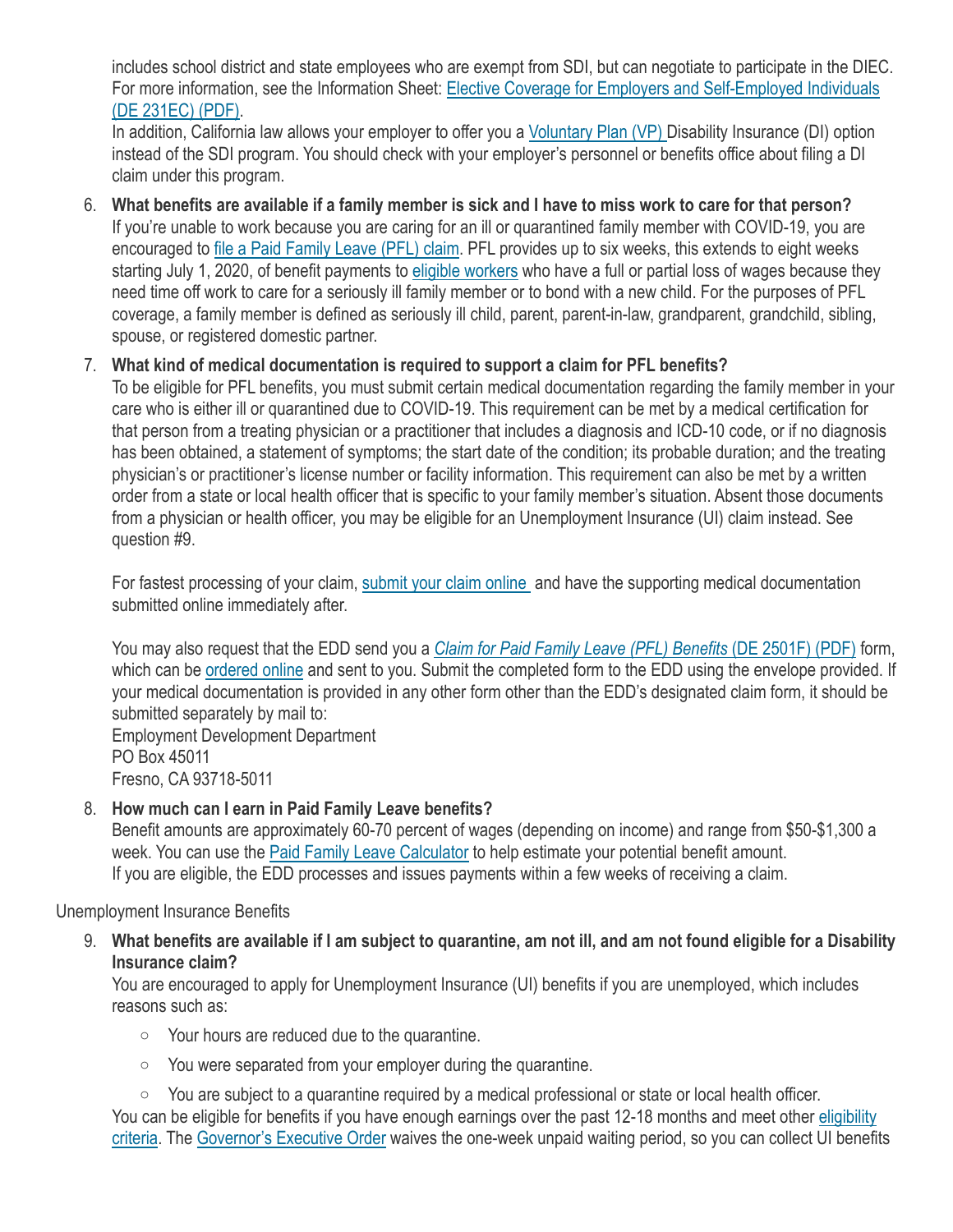for the first week you are out of work. If you are eligible, the EDD processes and issues payments within a few weeks of receiving a claim.

EDD representatives may need to set up a phone interview with you to collect more details.

- $\circ$  If you are temporarily out of work and plan to return to the same employer, you do not need to meet the usual requirement of looking for work while you are collecting unemployment benefits. The EDD will inform you if you are not required to look for work each week.
- $\circ$  If you are not connected to a certain employer with a job to return to, you are required to look for work while collecting benefits. Looking for work can be done from home including using online channels, mailing job applications, calling about job openings, registering in CalJOBS<sup>SM</sup> (the state's online labor exchange system), etc. The EDD will inform you if you are required to look for work each week.

# 10. **Would I qualify for benefits if I choose to stay home from work due to underlying health conditions and concerns about exposure to the virus?**

You could be eligible for unemployment benefits. Our EDD representatives will seek details from you to determine eligibility based on the reason you are unemployed and the reason for restricting your availability to work. You may be required to actively seek work each week to show that you are still making yourself available for work. The work search could include looking for work through online channels, mailing job applications, calling about job openings, registering in CalJOBS<sup>SM</sup> (the state's online job exchange system), etc.

#### 11. **Would I qualify for benefits if my child's school shuts down and I have to miss work to care for that child who is not ill?**

You may be eligible for unemployment benefits. Our EDD representatives will determine eligibility on a case-bycase basis by scheduling a phone interview with you. For example, you may be eligible for unemployment benefits if your employer has temporarily allowed you to work less than full-time hours due to your child care situation. In such case, you may be eligible for reduced benefits based on the amount of your weekly earnings, as long as you meet all other eligibility requirements. The EDD will contact you and your employer for information to determine your eligibility.

12. **Can I collect benefits if my child's school shuts down and I have to stay home to care for my child if I'm not currently employed or I had to quit work because of my child care needs?**

You may be eligible for unemployment benefits. Our EDD representatives will determine eligibility on a case-bycase basis by scheduling a phone interview with you.

13. **Are benefits available if my employer reduces my hours or shuts down operations due to impacts of the coronavirus?**

If your employer reduced your hours or shut down operations due to COVID-19, you are encouraged to [file an](https://edd.ca.gov/Unemployment/Filing_a_Claim.htm)  [Unemployment Insurance \(UI\) claim.](https://edd.ca.gov/Unemployment/Filing_a_Claim.htm) UI provides partial wage replacement benefit payments to workers who lose their job or have their hours reduced, through no fault of their own. Workers who are temporarily unemployed due to COVID-19 and expected to return to work with their employer within a few weeks are not required to actively seek work each week. However, they must remain able, available, and ready to work during their unemployment for each week of benefits claimed and meet all other eligibility criteria.

# 14. **How much can I collect in benefits with an Unemployment Insurance (UI) claim?**

Eligible individuals can receive benefits that range from \$40-\$450 per week. Depending on your maximum award for your UI claim and your weekly benefit amounts paid, the number of weeks you can potentially receive benefit payments ranges from 13 to 26 weeks if you are paid at your full weekly benefit amount for each of those weeks. Your payments could stretch to a longer duration if you perform some work for pay or if you receive other deductible income during the course of a claim, and you receive reduced unemployment benefits as a result during those weeks.

You can use the [Unemployment Insurance Calculator](https://edd.ca.gov/Unemployment/UI-Calculator.htm) to help estimate your potential weekly benefit amount.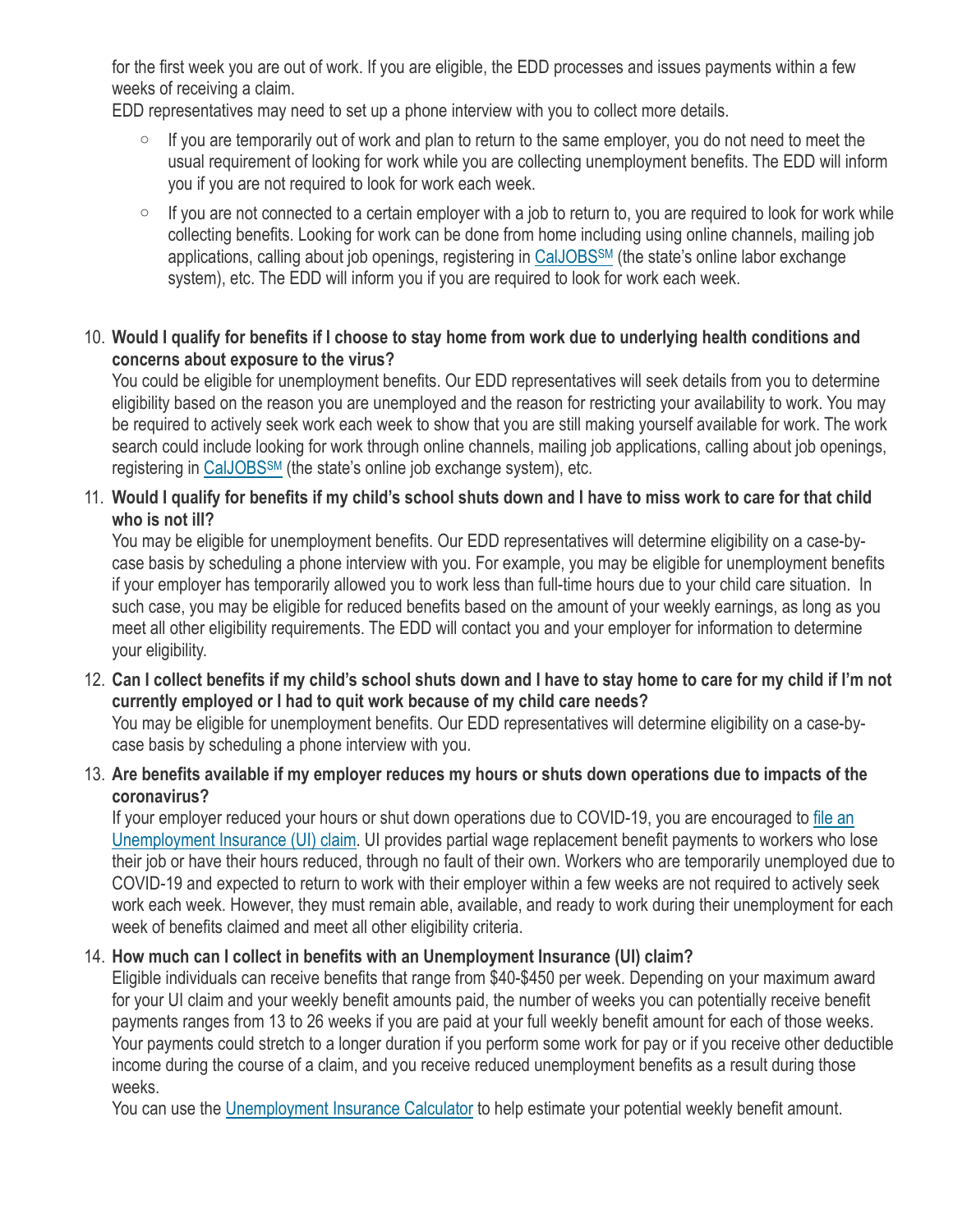The [Governor's Executive Order](https://www.gov.ca.gov/2020/03/12/governor-newsom-issues-new-executive-order-further-enhancing-state-and-local-governments-ability-to-respond-to-covid-19-pandemic/) waives the one-week unpaid waiting period, so you can collect UI benefits for the first week you are out of work. If you are eligible, the EDD processes and issues payments within a few weeks of receiving a claim.

### 15. **Can I still collect unemployment benefits if I am able to work remotely from home?**

Working your full normal hours remotely would not qualify you for benefits. However, you could collect some Unemployment Insurance benefits if your usual number of work hours are reduced through no fault of your own. The first \$25 or 25 percent of your wages, whichever is the greater amount, is not counted as wages earned and will not be reduced from your UI weekly benefit amount. For example, if you earned \$100 in a week, the Department would not count \$25 as wages and would only deduct \$75 from your weekly benefit amount. For someone who has a weekly benefit amount of \$450, they would be paid a reduced amount of \$375.

# 16. **Can I collect disability and unemployment benefits at the same time?**

You have the right to apply and file a claim for unemployment and disability benefits at the same time, but you can only collect payments under one benefit program at a time. You're encouraged to file a claim under one program based on your circumstances or file under both programs if you are unsure of which program is most appropriate. The EDD will review the facts and determine your eligibility for the appropriate program.

17. **Can I start collecting disability benefits and then transition to an unemployment claim if my workplace operations continues to be impacted with a slowdown or shutdown?**

Yes. If your employer shuts down operations or reduces hours for workers while you are on your disability claim, you may apply for unemployment benefits at that time. The EDD will help determine the start of your Unemployment Insurance claim as long as you meet all other eligibility requirements.

18. **Can I start collecting unemployment benefits because I am laid off or have had my work hours reduced, and then switch to a disability claim if I become sick?**

Yes. If you become sick while you are out of work, you can apply for a disability claim, which can provide a higher benefit amount if you're eligible. A medical certification is required to substantiate your illness. If you are approved for a Disability Insurance claim, your Unemployment Insurance (UI) claim will be suspended. If you recover but remain unemployed, you may then return to the remainder of your UI claim benefits as long as you remain out of work and are otherwise eligible. You will need to reapply to reopen your UI claim.

19. **Can I start collecting unemployment benefits because I am laid off or have had my work hours reduced, and then switch to a Paid Family Leave claim if I have to care for a family member who is sick?** Yes. If you have a family member who becomes sick while you are out of work, you can apply for a Paid Family Leave claim which can provide a higher benefit amount if you're eligible. A medical certification is required to substantiate your family member's illness. If you are approved for a Paid Family Leave claim, your Unemployment Insurance (UI) claim will be suspended. If you complete your Paid Family Leave claim and remain unemployed, you may then return to the remainder of your UI claim benefits as long as you remain out of work and otherwise eligible. You will need to reapply to reopen your UI claim.

### Employer Information

### 20. **What can I do if my business has slowed due to COVID-19?**

If COVID-19 has impacted your business or services, you can avoid potential layoffs by participating in the Unemployment Insurance (UI) [Work Sharing Program.](https://edd.ca.gov/unemployment/Work_Sharing_Program.htm) This program allows you to retain your workers by reducing their hours and wages no more than 60 percent and partially offsetting the wage loss with UI benefits. This helps you avoid the cost of recruiting, hiring, and training new workers and helps your workers keep their jobs and receive some financial support with UI benefits. You and your workers can also be prepared to quickly adjust when business improves.

### 21. **What if I have to let go of some of my workers temporarily until business improves?**

Your workers can [file for unemployment benefits](https://edd.ca.gov/Unemployment/Filing_a_Claim.htm) as long as they are unemployed and otherwise eligible. Workers who expect to return to work for you within a few weeks are not required to actively seek work each week as long as they are able and available to return to work during their unemployment and meet all other eligibility criteria. The EDD will explain the requirements to your workers when they apply for benefits.